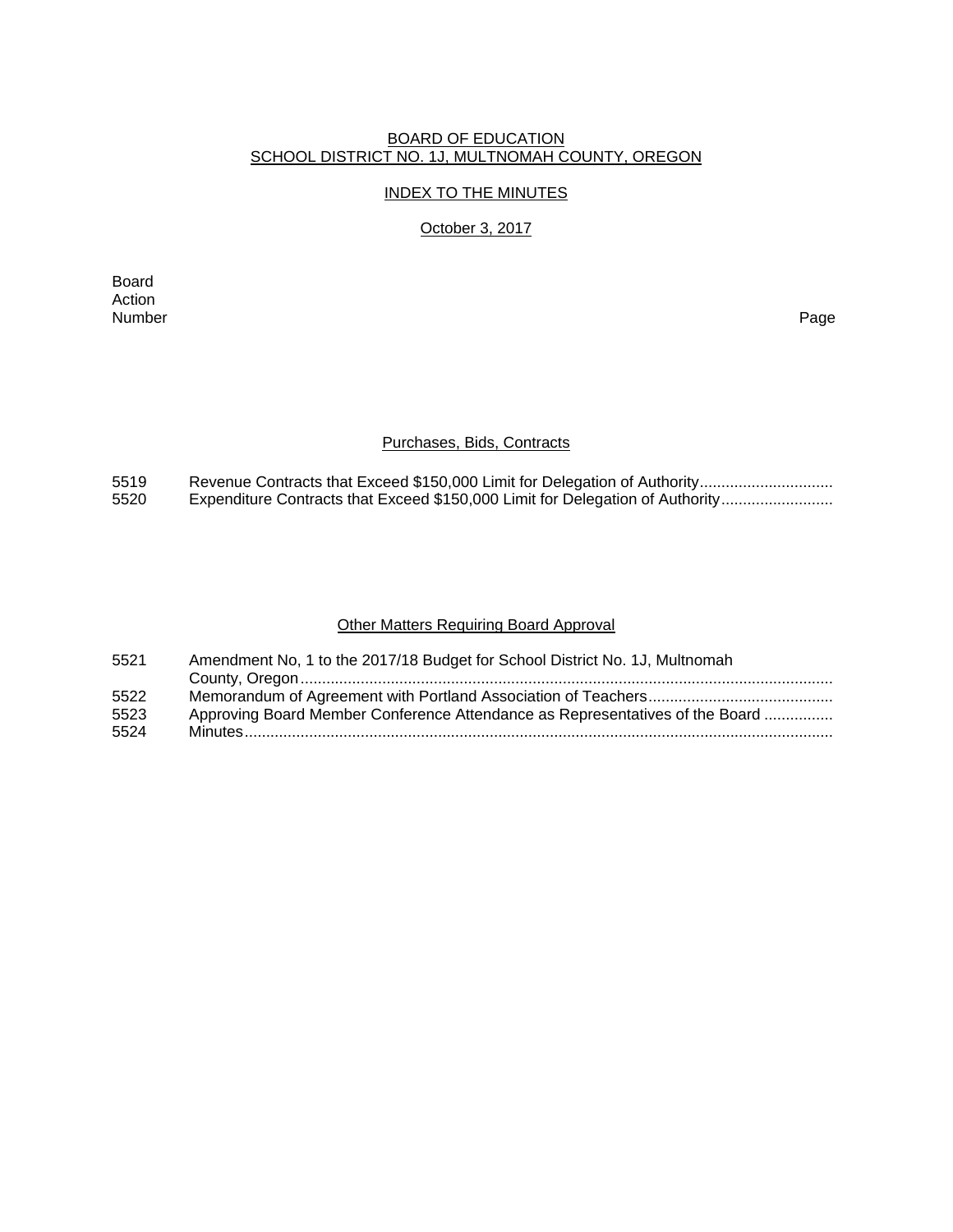October 3, 2017

# Purchases, Bids, Contracts

The Superintendent RECOMMENDED adoption of the following items:

#### Numbers 5519 and 5520

Director Esparza Brown moved and Director Bailey seconded the motion to adopt the above-numbered items. The motion was put to a voice vote and passed unanimously (6-yes, 0-no), with Director Rosen no longer on the phone and Student Representative Tran voting yes, unofficial.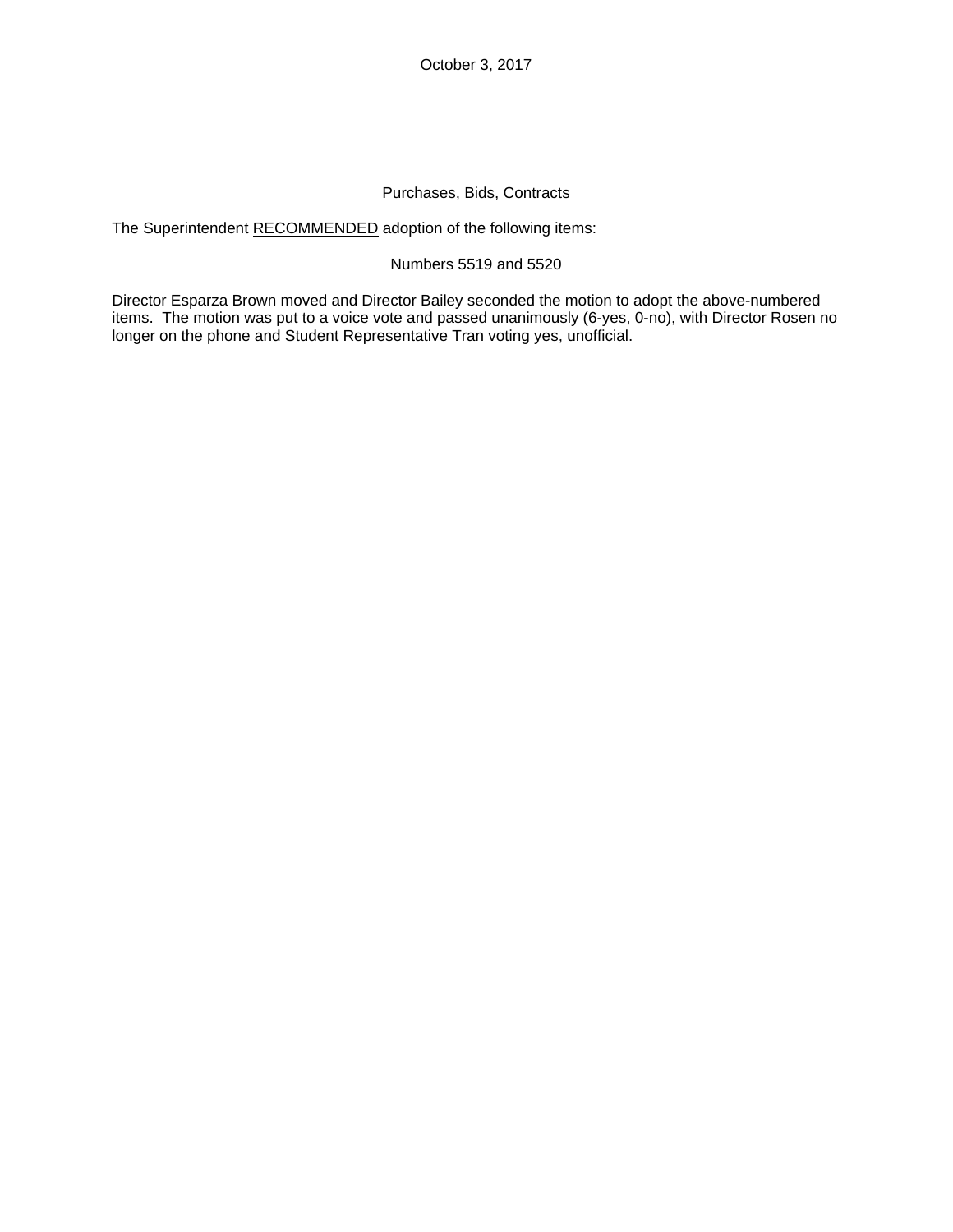### October 3, 2017

### **RESOLUTION No. 5519**

#### Revenue Contracts that Exceed \$150,000 Limit for Delegation of Authority

#### **RECITAL**

Portland Public Schools ("District") Public Contracting Rules PPS-45-0200 ("Authority to Approve District Contracts; Delegation of Authority to Superintendent") requires the Board of Education ("Board") to enter into and approve all contracts, except as otherwise expressly authorized. Contracts exceeding \$150,000 per contractor are listed below.

#### **RESOLUTION**

The Superintendent recommends that the Board approve these contracts. The Board accepts this recommendation and by this resolution authorizes the Deputy Clerk to enter into the following agreements.

#### **NEW REVENUE CONTRACTS**

No New Revenue Contracts

#### **NEW INTERGOVERNMENTAL AGREEMENTS / REVENUE ("IGA/Rs")**

| Contractor                           | Contract<br>Term              | <b>Contract Type</b>                                       | <b>Description of Services</b>                                                                                                                                    | Contract<br>Amount | Responsible<br>Administrator,<br><b>Funding Source</b>       |
|--------------------------------------|-------------------------------|------------------------------------------------------------|-------------------------------------------------------------------------------------------------------------------------------------------------------------------|--------------------|--------------------------------------------------------------|
| Centennial School<br><b>District</b> | 7/1/17<br>through<br>6/30/18  | Intergovernmental<br>Agreement /<br>Revenue<br>IGA/R 65266 | Columbia Regional will provide<br><b>Centennial School District</b><br>school age classroom services<br>for Deaf/Hard of Hearing<br>regionally eligible children. | \$162,750          | V. Truong<br>Dept. 5422<br><b>Fund 299</b><br>Project S0031  |
| Oregon Department<br>of Education    | 7/1/17<br>through<br>6/30/19  | Intergovernmental<br>Agreement /<br>Revenue<br>IGA/R 65265 | Funding for Long Term Care<br>and Treatment Educational<br>Programs provided by Portland<br>DART School to a variety of<br>treatment programs.                    | \$4,876,435        | A. Lopez                                                     |
| State of Oregon                      | 9/30/17<br>through<br>9/30/20 | Intergovernmental<br>Agreement /<br>Revenue<br>IGA/R 65249 | State of Oregon Article XI-P<br><b>General Obligation Bond</b><br>Program Grant Agreement.                                                                        | \$8,000,000        | J. Vincent<br>Dept. 5597<br><b>Fund 438</b><br>Project JS009 |

# **AMENDMENTS TO EXISTING REVENUE CONTRACTS**

No Amendments to Existing Revenue Contracts

*Y. Awwad*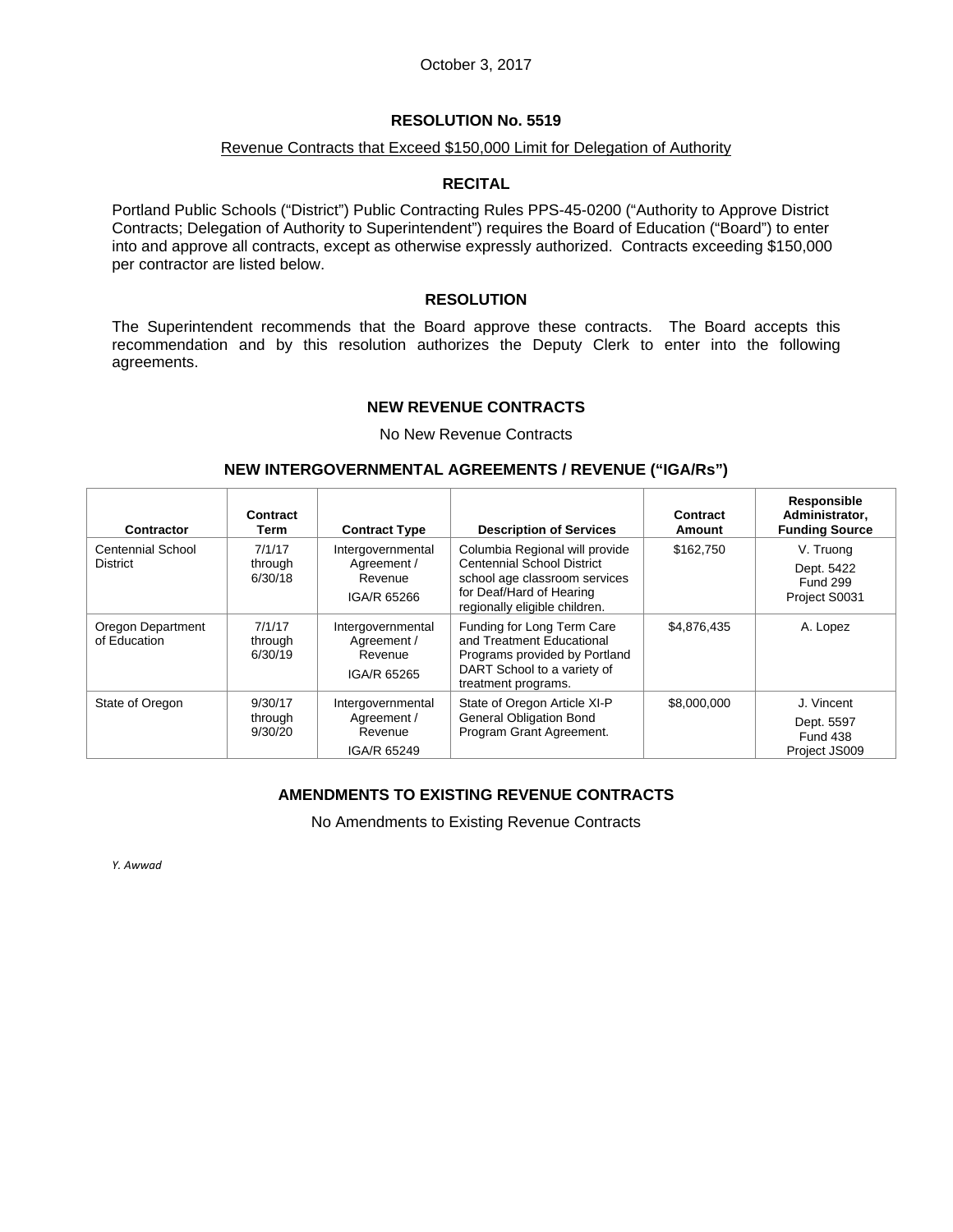## Expenditure Contracts that Exceed \$150,000 for Delegation of Authority

### **RECITAL**

Portland Public Schools ("District") Public Contracting Rules PPS-45-0200 ("Authority to Approve District Contracts; Delegation of Authority to Superintendent") requires the Board of Education ("Board") enter into contracts and approve payment for products, materials, supplies, capital outlay, equipment, and services whenever the total amount exceeds \$150,000 per contract, excepting settlement or real property agreements. Contracts meeting this criterion are listed below.

### **RESOLUTION**

The Superintendent recommends that the Board approve these contracts. The Board accepts this recommendation and by this resolution authorizes the Deputy Clerk to enter into the following agreements.

#### **NEW CONTRACTS**

| Contractor                     | <b>Contract</b><br>Term        | <b>Contract Type</b>       | <b>Description of Services</b>              | Contract<br>Amount | Responsible<br>Administrator,<br><b>Funding Source</b> |
|--------------------------------|--------------------------------|----------------------------|---------------------------------------------|--------------------|--------------------------------------------------------|
| Miller Nash Graham<br>Dunn LLP | 10/4/17<br>through<br>11/18/17 | Legal Services<br>LS 65310 | Outside legal services for the<br>District. | \$200,000          | J. Harris<br>Dept. 5460<br><b>Fund 101</b>             |

### **NEW INTERGOVERNMENTAL AGREEMENTS ("IGAs")**

| <b>Contractor</b>                       | Contract<br>Term             | <b>Contract Type</b>                        | <b>Description of Services</b>                                                                               | Contract<br>Amount | <b>Responsible</b><br>Administrator,<br><b>Funding Source</b> |
|-----------------------------------------|------------------------------|---------------------------------------------|--------------------------------------------------------------------------------------------------------------|--------------------|---------------------------------------------------------------|
| David Douglas School<br><b>District</b> | 7/1/17<br>through<br>6/30/18 | Intergovernmental<br>Agreement<br>IGA 65289 | Columbia Regional Program<br>will provide autism support<br>services to Multnomah Early<br>Childhood Program | \$246,000          | V. Truong<br>Dept. 5433<br><b>Fund 205</b><br>Grant G1700     |
| David Douglas School<br><b>District</b> | 7/1/17<br>through<br>6/30/18 | Intergovernmental<br>Agreement<br>IGA 65288 | Columbia Regional Program<br>will provide autism support<br>services to David Douglas<br>School District.    | \$202.800          | V. Truong<br>Dept. 5433<br><b>Fund 205</b><br>Grant G1700     |

# **AMENDMENTS TO EXISTING CONTRACTS**

No New Amendments

*Y. Awwad*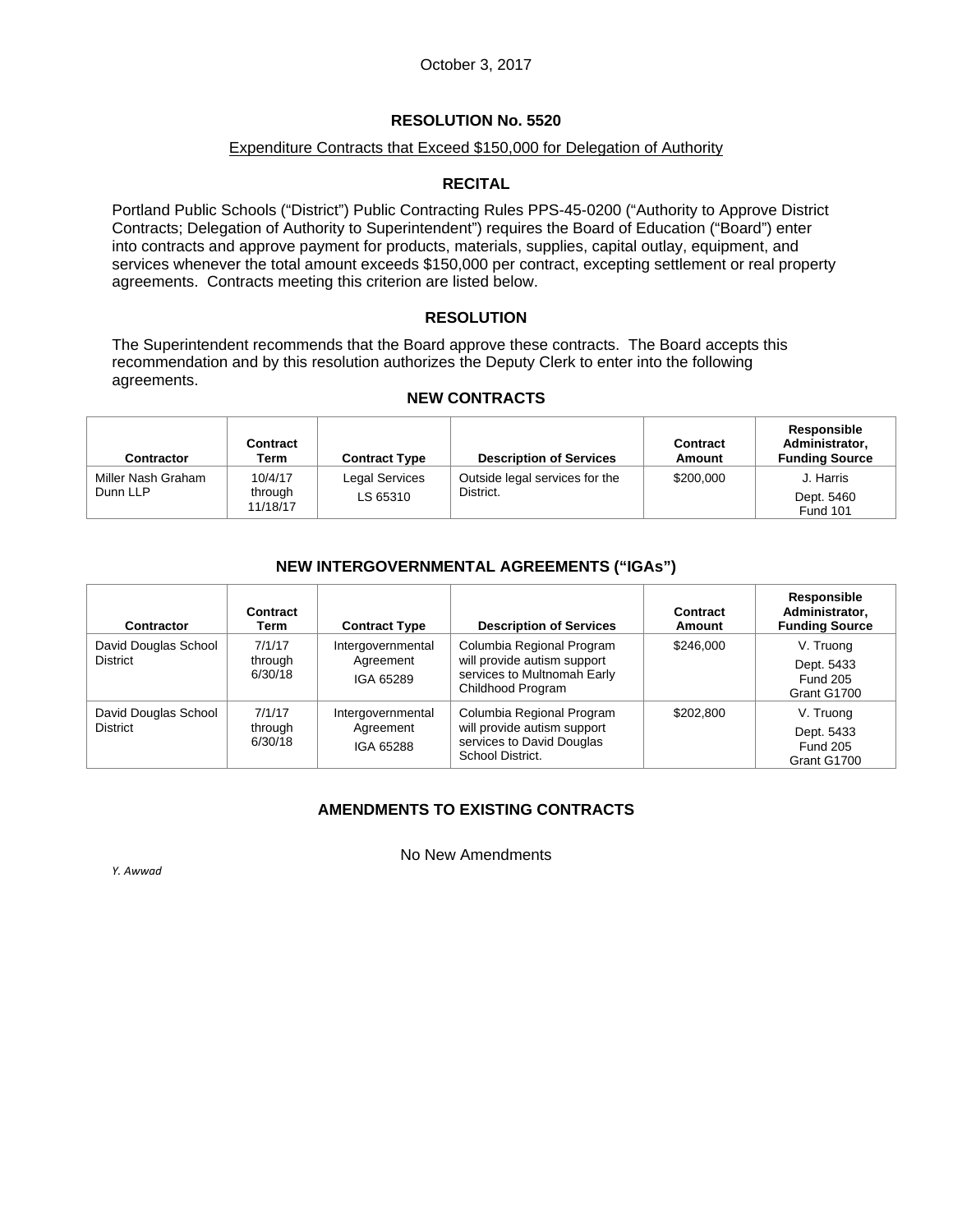October 3, 2017

### Other Matters Requiring Board Approval

The Superintendent RECOMMENDED adoption of the following items:

### Numbers 5521 through 5524

During the Committee of the Whole, Director Anthony moved and Director Moore seconded the motion to adopt Resolution 5521. The motion was put to a voice vote and passed unanimously (7-yes, 0-no) with Student Representative Tran voting yes, unofficial.

Director Esparza Brown moved and Director Bailey seconded the motion to adopt Resolutions 5522 through 5524. The motion was put to a voice vote and passed unanimously (6-yes, 0-no), with Director Rosen no longer on the phone and Student Representative Tran voting yes, unofficial.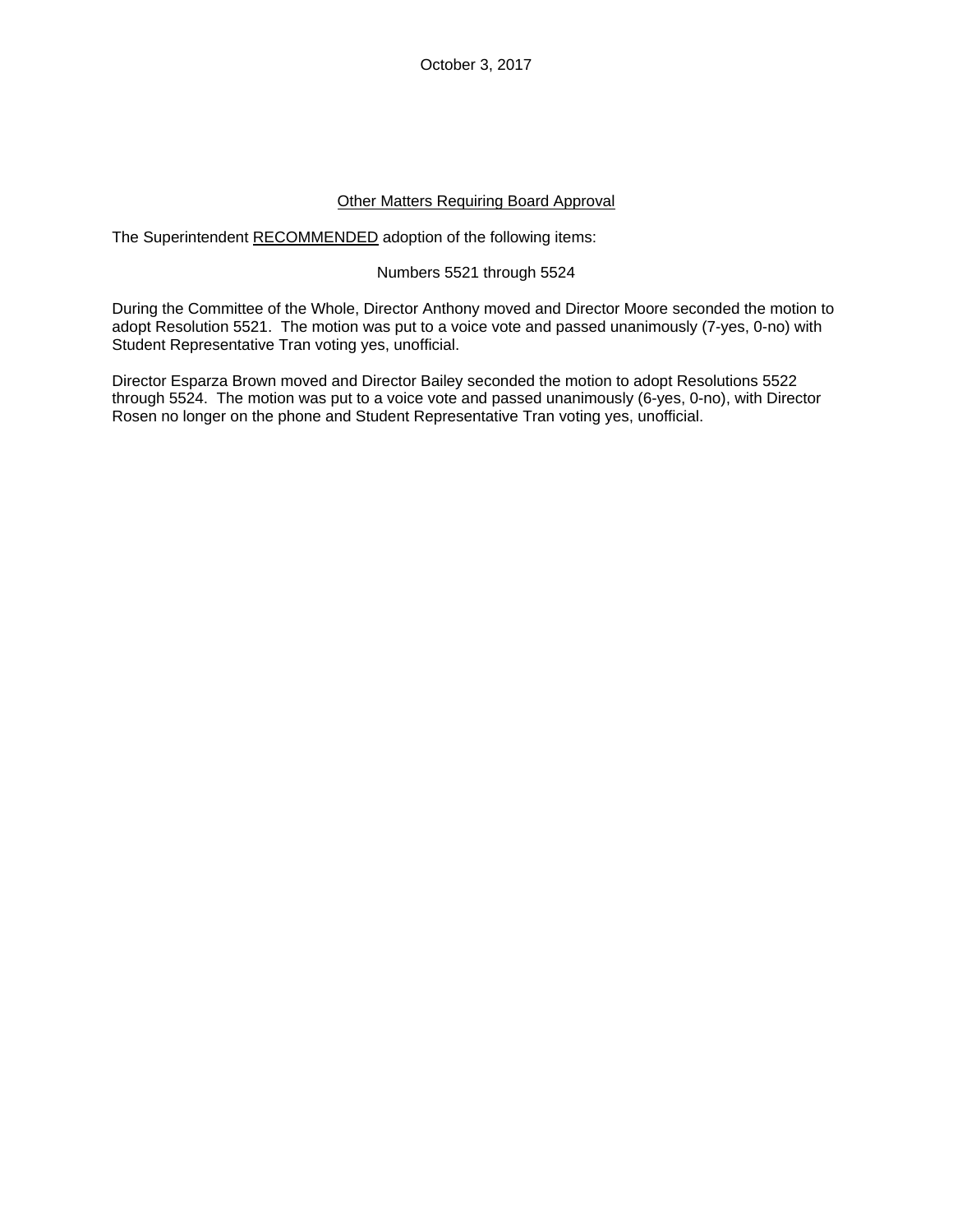#### Amendment No. 1 to the 2017/18 Budget for School District No. 1J, Multnomah County, Oregon

# **RECITALS**

- A. On June 13, 2017 the Board of Education ("Board"), by way of Resolution No. 5467, voted to adopt an annual budget for the Fiscal Year 2017/18 as required under Local Budget Law.
- B. Board Policy 8.10.030-AD, "Budget Reallocations Post Budget Adoption," establishes the guidelines to ensure consistent and detailed communication on fiscal issues between the Superintendent and the Board.
- C. Oregon Local Budget Law, ORS 294.471, allows budget changes after adoption under prescribed guidelines.
- D. On February 28, 2011 by way of resolution No. 4416, the Board established Fund 420 "Full Faith and Credit Funds" to manage capital expenditures for specifically authorized projects with effective financial control and transparency.
- E. This resolution is to enable the Board to approve Amendment No.1 to the annual budget for the Fiscal Year 2017/18, and is allowed under ORS 294.471(a) (b) (c) & (d) which state that the budget may be amended at a regular meeting of the governing body.
- F. Amendment No.1 includes the following major components:
	- a. \$7.36M Fund 420 Full Faith and Credit Fund Balance Reconciliation.
		- i. Updates the budget to reflect carryover amounts from FY16/17 to FY17/18 for specifically authorized capital projects.
	- b. \$3.78M General Fund 101 Usage of Operating Contingency.
		- i. Adjusts program allocations to accurately reflect intended expenditures with appropriation levels adjusted as needed. Changes in appropriation levels are indicated on the table attached to this resolution.
		- ii. Corrects technical errors that occurred during budget development.
		- iii. These changes are funded through the use of operating contingency in the General Fund.
- G. Expenditures in Fund 420 Full Faith and Credit Fund will be changed by more than 10% under this amendment. Local budget law requires a public hearing on these changes. A public hearing occurred prior to Board action.
- H. The Superintendent recommends approval of this resolution.

# **RESOLUTION**

Having held a public hearing on this amendment as required under local budget law, the Board hereby amends budgeted expenditure appropriation levels as summarized by Fund and Appropriation Level in Attachment A for the fiscal year beginning July 1, 2017.

*M. Lee*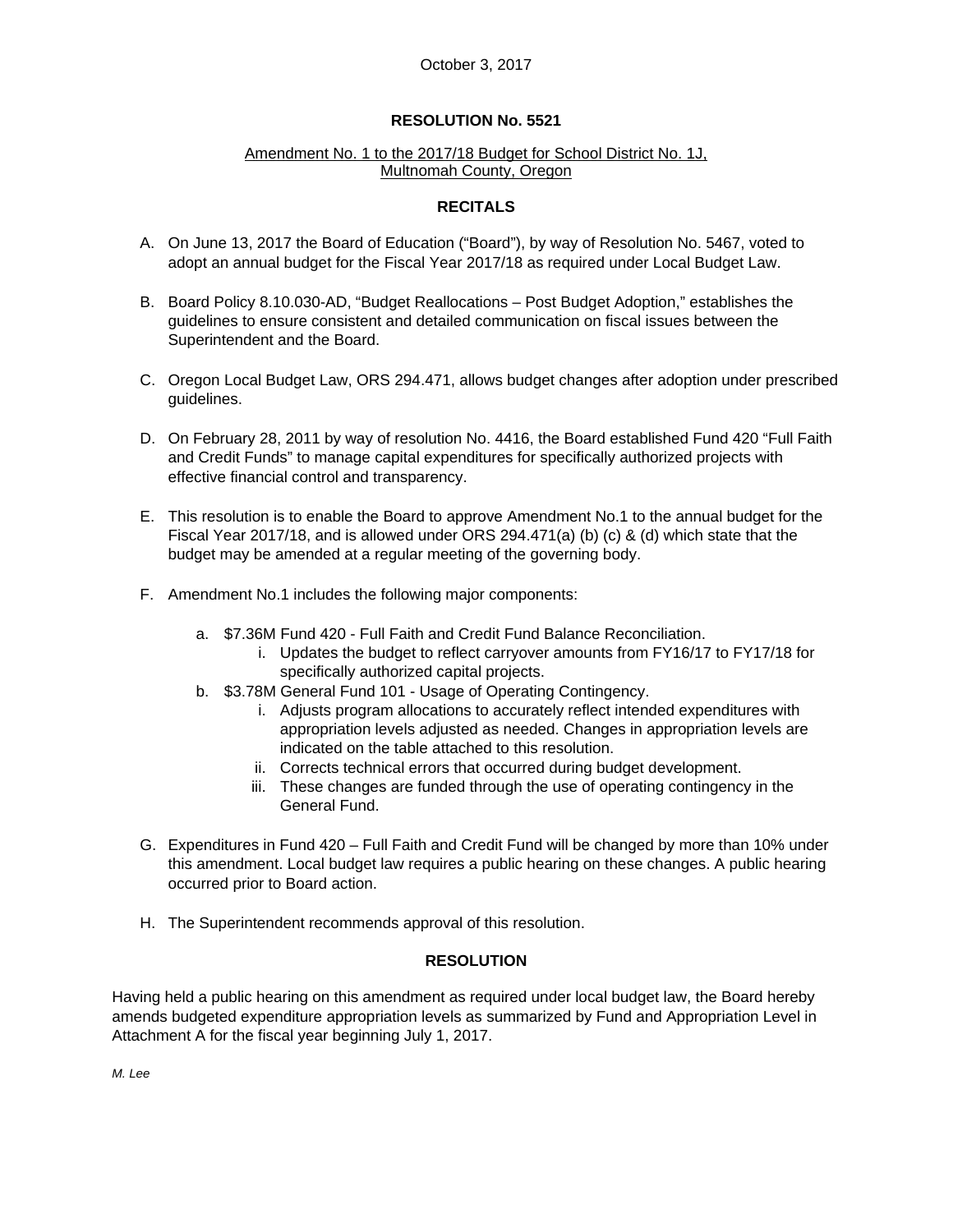### Memorandum of Agreement with Portland Association of Teachers

# **RECITALS**

Pursuant to the ORS 332.075(3) and the Public Employee Collective Bargaining Act, (ORS 243.650- 243.782), a tentative agreement has been reached between Multnomah County School District #1J (District) and Portland Association of Teachers (PAT) and is recommended to the District's Board of Education for its consideration and approval.

- A. The PAT benefit plans, for both current employees and retirees, are in grandfather status under the Affordable Care Act (ACA).
- B. The parties want to move the plans into compliance with the ACA, ending the grandfather status, to ease administration and provide conformance with other plans in the School District #1J Health and Welfare Trust Fund.
- C. The cost of the plans for PAT is approximately \$50,000,000 a year. The cost estimate for the recommended agreement is just over \$160,000.
- D. The new plan year for PAT benefit plans is effective January 1, 2018.
- E. The parties have engaged in bargaining and reached the attached Memorandum of Agreement, subject to the approval of the Board.

# **RESOLUTION**

The Board approves the recommended agreement reflected in Attachment A.

*L.. Cusack*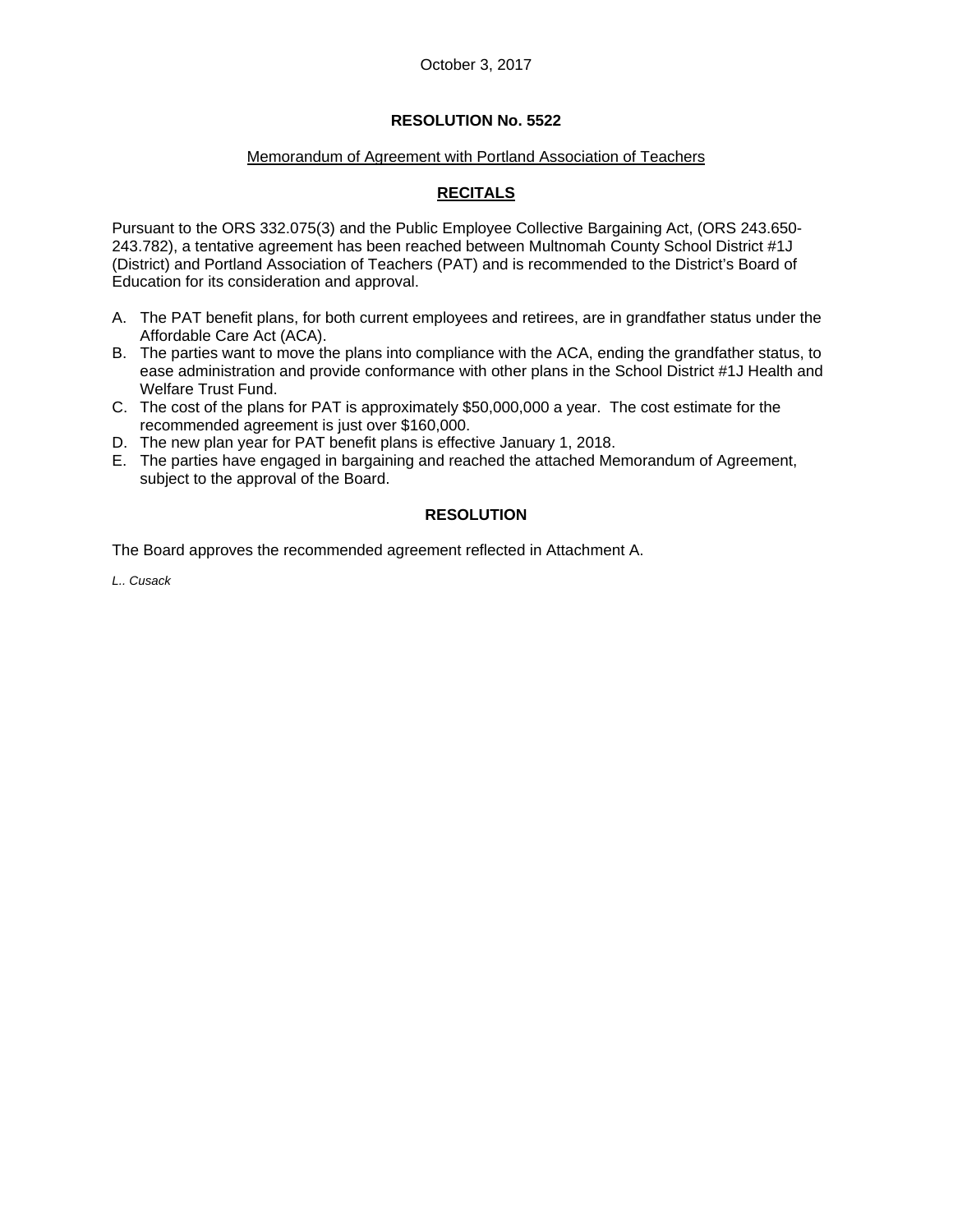# **EXHIBIT "A" TO RESOLUTION 5522**

**Human Resources** 501 N Dixon Street . Portland, OR 97227 503-916-3544 · Fax: 503-916-3107

#### MEMORANDUM OF AGREEMENT between **Portland Public Schools** And Portland Association of Teachers **ACA** compliance

#### Background:

- 1. The Portland Association of Teachers (PAT) regular and substitute benefit plans, for both current employees (regular and substitute) and retirees, are in Grandfather status under the Affordable Care Act  $(ACA).$
- 2. The parties want to move the plans into compliance with the ACA and end the grandfather status.
- 3. The cost of the plans for PAT is approximately \$50,000,000 a year
- 4. The total cost estimate is just over \$160,000. The consultant has said, that this increase could easily be less due to preventative care additions and conservative (high) estimates on new benefits without any history.

#### Agreement:

- 1. The parties agree to the attached changes to the PAT trust plans effective with the January 1, 2018 plan year.
- 2. It is the understanding of the parties that these changes will move all the PATcurrent employee (regular and substitute) and retiree plans into compliance with the ACA.
- 3. This agreement will not take effect unless the District Board of Director agrees to ratify the additional expense.

FOR THE DISTRICT

By:  $-2$ Laird Cusack Date

Sr. Director Employee and Labor Relations

By  $9.28.17$ Stephanie Harper OSB #952091 Date

Interim General Counsel

**FOR PAT** 

Bv: Marty Pavlik Date

PAT UniServ

John Berkey PATUniServ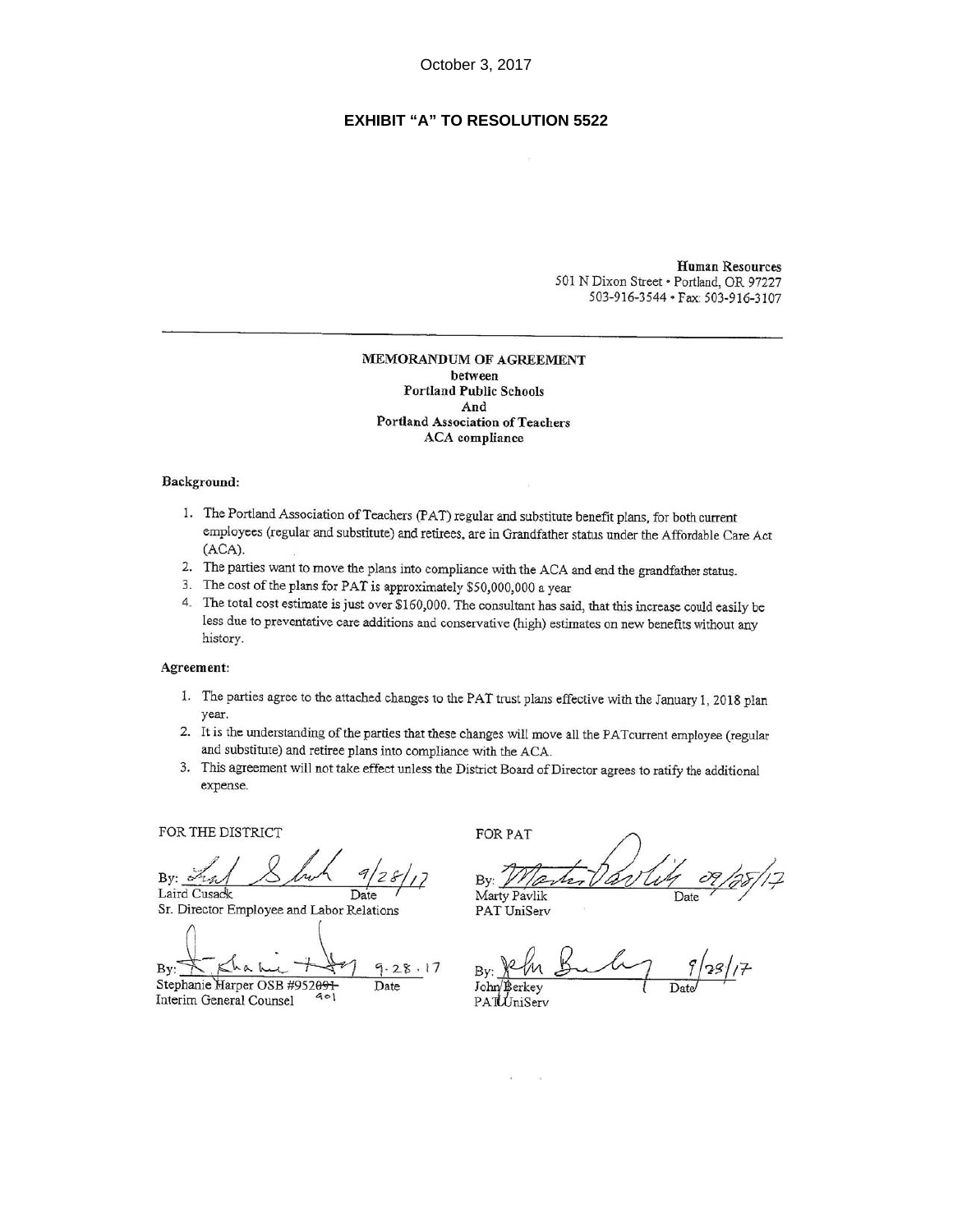| Plan Provision                             | Benefit Modification Description                                                                                                      |  |  |
|--------------------------------------------|---------------------------------------------------------------------------------------------------------------------------------------|--|--|
| Regence                                    |                                                                                                                                       |  |  |
| Preferred Provider (FTPT O1)               |                                                                                                                                       |  |  |
| Coinsurance Max                            | Out of pocket Maximum (OOPM)<br>All copays, deductible, coinsurance, and pharmacy cost shares<br>accrue to the out of pocket maximum. |  |  |
| <b>Deductibles</b>                         | Accrues to the OOPM                                                                                                                   |  |  |
| <b>Hearing Aids</b>                        | Dollar limits removed                                                                                                                 |  |  |
| Preventive Care                            | 100%/100%/70%                                                                                                                         |  |  |
| Indemnity (PT O2)                          |                                                                                                                                       |  |  |
| Coinsurance Max                            | Out of pocket Maximum (OOPM)<br>All copays, deductible, coinsurance, and pharmacy cost shares<br>accrue to the out of pocket maximum. |  |  |
| <b>Deductibles</b>                         | Accrues to the OOPM                                                                                                                   |  |  |
| <b>Hearing Aids</b>                        | Dollar limits removed                                                                                                                 |  |  |
| Providence Health Plan                     |                                                                                                                                       |  |  |
| All Plans                                  |                                                                                                                                       |  |  |
| Alternative Care<br>Providence Health Plan | Add acupuncture (\$10/20 Visit Limit)                                                                                                 |  |  |
| Caremark                                   |                                                                                                                                       |  |  |
| Prescription out of pocket                 | \$2200 individual / \$4400 family out-of-pocket max                                                                                   |  |  |
| Kaiser                                     |                                                                                                                                       |  |  |
| All Plans                                  |                                                                                                                                       |  |  |
| <b>Prescription Medications</b>            | Accrues to the OOPM                                                                                                                   |  |  |
| <b>Prescription Medications</b>            | Immunosuppressive Rx Moves to \$5 copayment                                                                                           |  |  |

 $f(1) = \frac{1}{2}$ 

 $\langle \hat{u} \rangle$ 

 $\hat{\mathbf{a}}$ 

 $\frac{1}{\frac{1}{25}}$